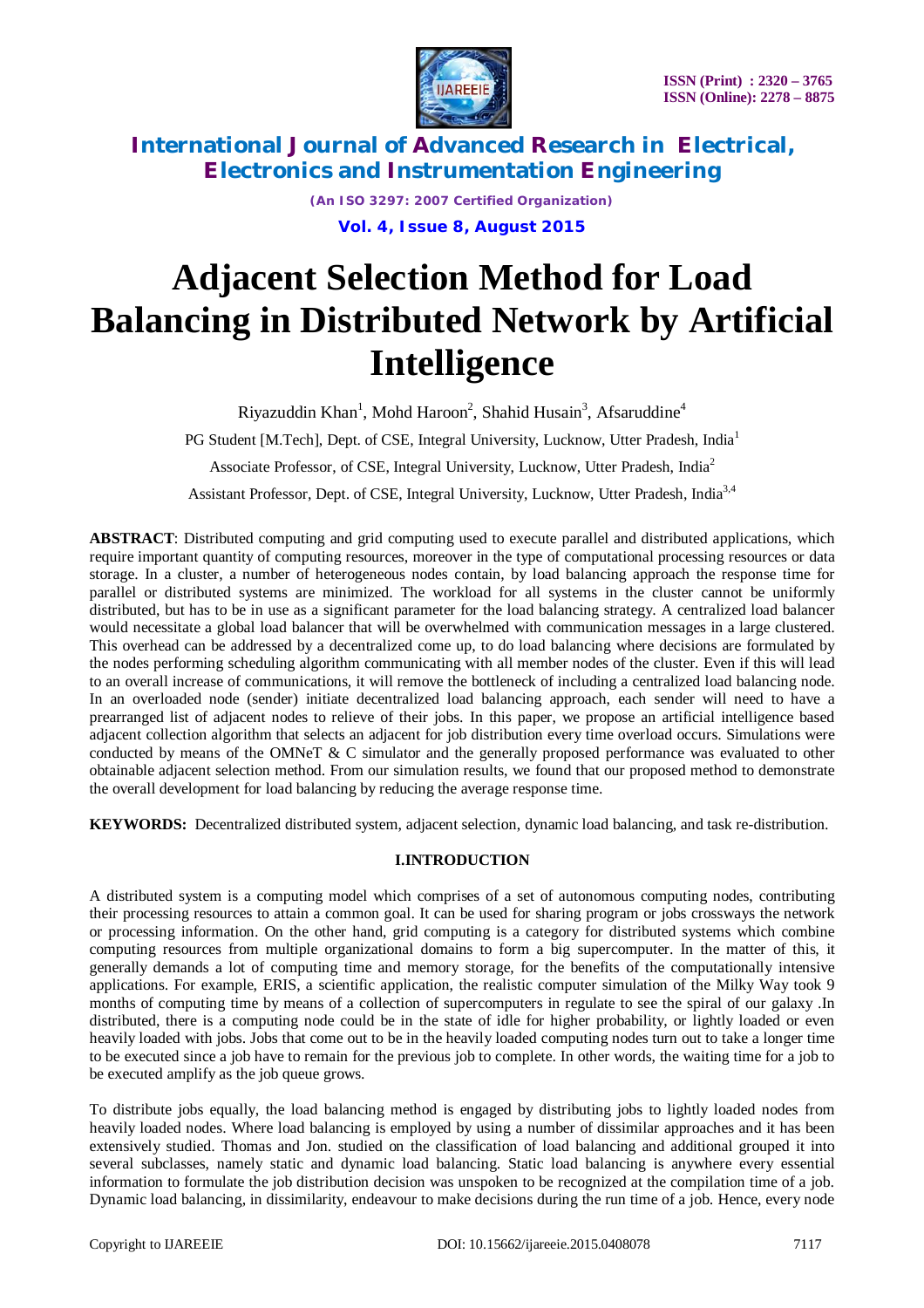

*(An ISO 3297: 2007 Certified Organization)*

## **Vol. 4, Issue 8, August 2015**

has to frequently swap overload information with each other in order to obtain the mainly up to date load information to put together the decision. Load information exchange can be completed via periodically or on demand of a node and it has to be taken cautiously in order to prevent any further overwhelming of communication messages in the system. Besides that, the load balancing algorithm can be implemented in a centralized or decentralized draw near. A centralized approach is where the responsibility for the job scheduling resides in a single node. Although this method is easier to be implemented, this approach is not scalable due to the communication bottlenecks at the centralized node as the size of the system increases. Decentralized approach, on the other hand, has the limitation of overall high communication expenditure. However decentralized come near eliminates the bottleneck of having a centralized node[1].

In this paper, we optimized the assortment of adjacent on each node individually instead of having the knowledge of all nodes in the system. In this case, the load balancer (load balancer) does not have to swap overload information with all other nodes. In addition, communication messages can be additional condensed by triggering the load information exchange when there is only an imbalance of workload within the adjacent. The main contributions of this paper are as follows:

∙ Enhanced adjacent selection for job distribution.

. Minimizing the standard deviation and optimizes load balancing by of average response time.

In the next section, we sum up the work has been completed by previous researchers. Then in section 3, we explain the model, simulation setup and implementation, followed by the results and discussions in section 4. In conclusion, we conclude our conclusion in section 5.

#### **II. RELATED WORK**

Yongsheng Hao et al. proposed a dynamic, distributed load balancing method for a grid, which provides deadline manager of tasks. They planned a new calculation method and confidential resource into three types: overloaded, in general load and under loaded. Unassigned grid lets list used to lay up the new arriving grid, let and the incomplete grid lets coming from the resource when the carrying out fails. Finally proposed a novel based load balancing method such that resources and grid broker participate in load balancing.

U. Karthick Kumar proposed a dynamic load balancing algorithm for light scheduling. Issue using signify waiting time he addressed the fairness issue. Tasks are rescheduling by means of waiting time and scheduled by means of fair completion time of each task to get load balance[2].

Stylianos Zikos and Helen D. Karatza suggest a load balancing and site allocation scheduling of volatile jobs is two level heterogeneous grid architecture (GS, LS). Three scheduling strategy (Basic hybrid, PAD, FZF) at grid level, which makes examine the site load information. For allocating jobs to all PEs Shortest queue plan has used to at the resource level. These policies construct for dynamic site load information to share the load while communication overhead owing to information exchange is taken into account.

Malarvizhi Nandagopal et al. [5] proposed a sender initiated decentralized dynamic load balancing method for multicluster computational grid (SI-DDLB).

Yajun Li et al. Addressed the problem of load balancing by hybrid come near (both average based and instantaneous measures based) for sequential tasks in grid computing. A cautiously designed genetic algorithm was chosen as a legislature of both classes to work together, A first come first served to attain load balancing. The sliding window technique was used for activating GA into action.

Malarvizhi Nandhagopal and Rhymend V. Uthariaraj addressed the problem of load balancing and expansion in a grid resource where computational resources are disconnected in a different organizational domain. It addresses the problem of load balancing with min cost policy's main load and while scheduling jobs to multi cluster. It considers both network load and communication cost for scheduling jobs to resources in different clusters. Three step strategies are used to determine a resource for an arriving job[3].

D. Grosu et al. planned a non cooperative load balancing game for distributed systems, but did not consider the communication delay in a grid.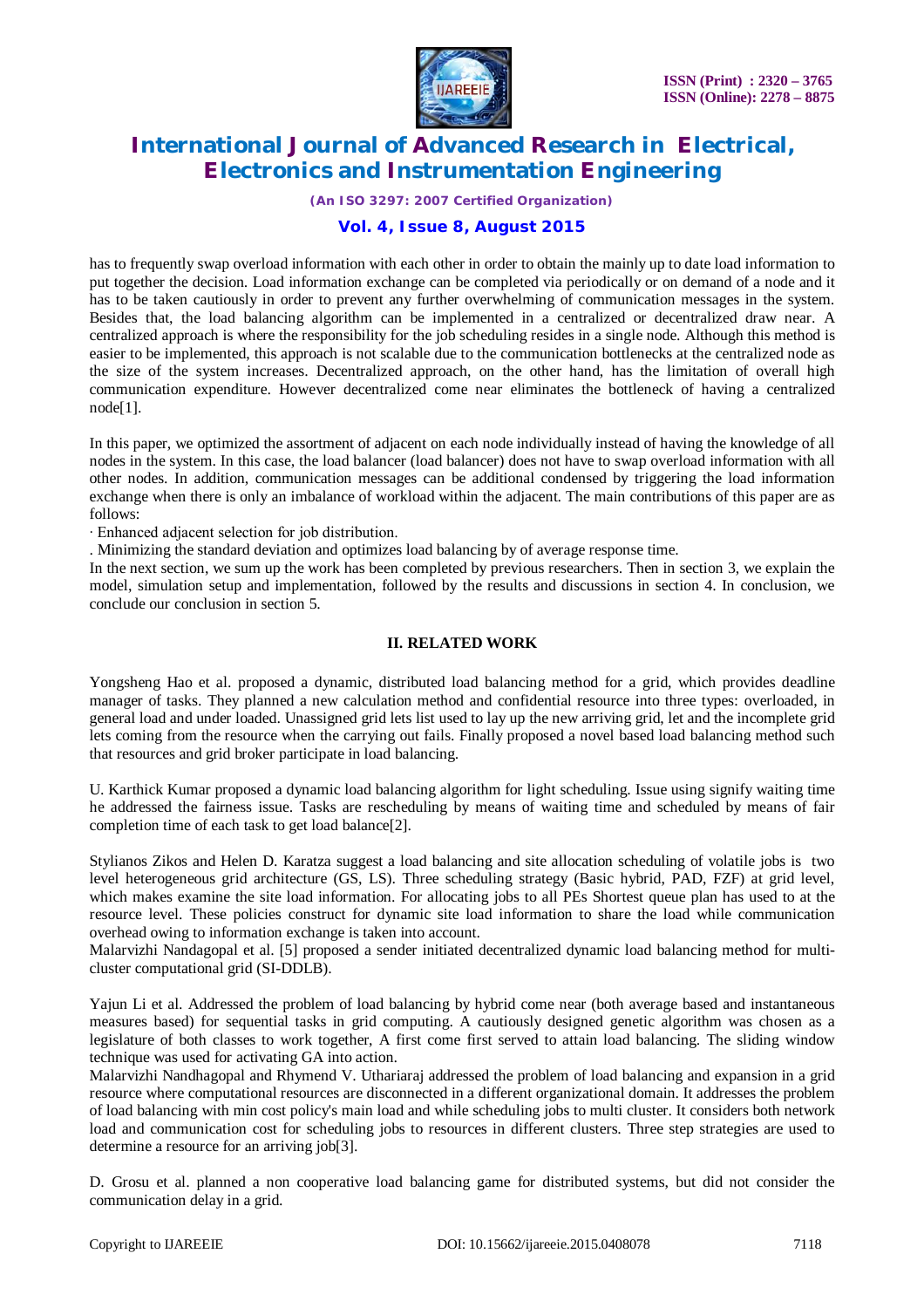

*(An ISO 3297: 2007 Certified Organization)*

## **Vol. 4, Issue 8, August 2015**

Keqin Li planned an optimal load balancing in a non dedicated cluster with heterogeneous servers. The optimization problem is solved for three queuing disciplines, namely dedicated applications with no priorities, prioritized dedicated applications without preemption, and prioritized dedicated applications with preemption.

The game-theoretic approach proposed by Zomaya et al. [11] considers only individual response time as the objective and does not consider average response time.

When compared with the obtainable work, the main characteristics of the planned strategy can be summarized as follows, It privileges a decentralized load balancing. To decrease the overhead implicated in site state information exchange between resources is done through mutual information feedback[4]. Jobs are computed exhaustive. Jobs are non preemaptable which means that their execution on a resource cannot be balanced under completion. Jobs are autonomous which means that there is no communication between them.

#### **III. SYSTEM MODEL**

In this paper, the distributed system model proposed is based on distributed clusters and the communications delays are unspecified to be minimal or negligible. Fig 1 illustrates the reveal model of each cluster where the resource refers to computing nodes and user task is the job submitted by the user at any cluster. Each cluster comprises of interconnected Computing nodes and a load balancer. The load balancer is responsible for managing its own resources, scheduling user's jobs and balancing workload. As for the job scheduling, load balancer examines all arrival jobs from users and decides whether to offload the job or not, based on both the load information on its adjacent and itself. Hence, this load balancing algorithm is initiated by the heavily loaded cluster. As regards to load information exchange, it is based on





[5], [6], [7].

Initially, a load balancer does not have any load information respecting its adjacent; therefore, this information was assumed to be the same at the beginning.

Over a prolonged period of time, load balancer learns about its adjacent by exchanging load information. The trigger of exchanging load information is when a heavily loaded cluster, the sender, needs to transfer jobs to a remote cluster which the load is light or upon job completion<sup>[5]</sup>. The following are the notations

∙ J is denoted as set of jobs.

∙ C signifies cluster.

∙ C Adj, the set of adjacent.

∙ W is a cluster in which concepts are implemented.

∙β is the load level.

∙ C (c comprises of the following properties:

–Pwr the processing power.

–Delay the communication delay.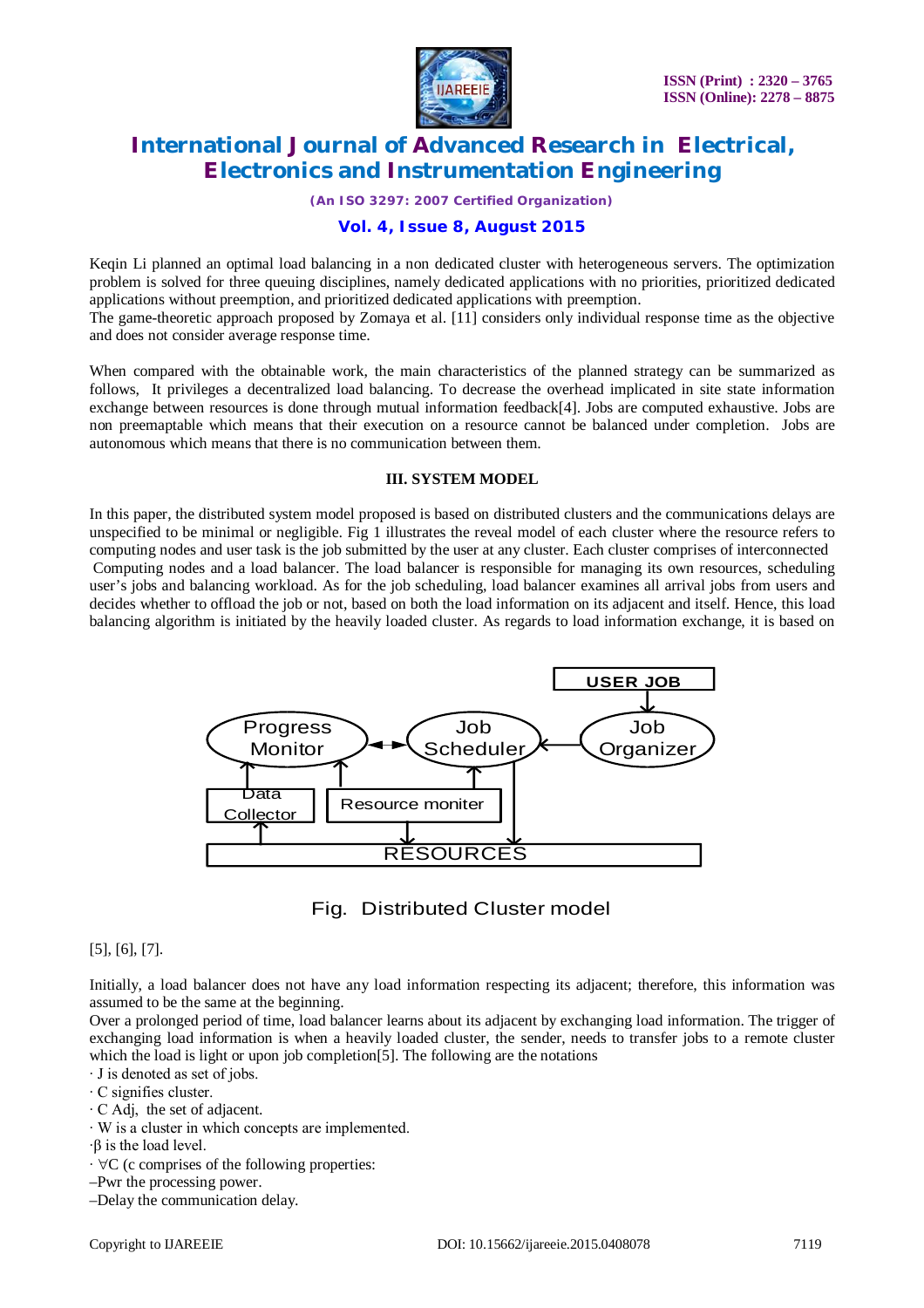

*(An ISO 3297: 2007 Certified Organization)*

## **Vol. 4, Issue 8, August 2015**

–Load, current load index.

–Time the last updated time for load index.

| Load balancer ID                |     |    | 10 | . . | . .        |
|---------------------------------|-----|----|----|-----|------------|
| Processing Power (Job size/Sec) | 1 U | 20 | 30 | 40  | $ -$<br>υc |

Table 1 load balancer verses processing power

#### **IV. LOAD INFORMATION SHARING**

Load information sharing is an essential process in dynamic load balancing where a load balancer determines the job distribution based on such information. The load information keeps on exchanging as long as there is a job distribution process is going on or upon a job completion reply. In exchange load information, the sender sends the job and associated the load information of itself and  $\alpha$  percentage of its adjacent to the receiver, which is also employed by [5], [6], [7]. The load information sent is mainly to update the receiver regarding load of other clusters in the system. However, with reference to the piggyback load information, it is possible that there were no adjacent to be included if the value is small enough or the sender is the highest processing node which contains no adjacent at all. In order to address this, a sender, as long as is not the highest processing node, must include at least one adjacent to send to. Upon the receiver receives the job and the adjacent load information, the receiver updates its adjacent list based on the time As regards to this, the receiver compares the time marked in the load information from the sender and its own, hence, the update can be only successful

If the time value is greater than the one it has.

Adjacent selection of job distribution

Algorithm 1 Artificial intelligence Adjacent Selection

Input: arrival job,  $i \in J$ 

Output: adjacent cluster, c  $\epsilon C$ 

1: if the arrival of job is from w then

 $2\exists$  min  $\varepsilon$  C neighbor, where min possesses the least load.min

3: if w.load () –min.load ()  $\leq \beta$  then

4: return w

5: else

6: return min

7: end if

8: else if the arrival of  $j$  is from c $\epsilon C$  then

9: N bar  $\leftarrow$  set of adjacencies associated from c

//Find the adjacent node on the basis of  $A^*$  algorithms

10: if N bor $\neq$  0 then

11: (min bor where min possesses the least load.

12: if w.load () min.load() >  $\beta$ then

13: return min

14: else if w.load () -c.load () > $\beta$  then

15: return  $c$ 

16: end if

17: end if

18: return w

19: end if

Every individual load balancer possesses its own adjacent list for job distribution. Such adjacency list is created based on Malarvizhi [6, 7] model, where each load balancer selects those clusters that possess greater processing power and with the communication delay not additional than 1.5 times of the lowest one. Based on simulation results in [6, 7], it was completed that the ratio of 1.5 produces a good result[8]. Upon imbalances of workload occur, this will trigger the load balancer to choose its adjacent which possesses the minimum load to reallocate the job[12,13]. However, the highest processing node will face problem on redistributing jobs due to an empty adjacent list. In this abstract, the highest processing node always en queue arrival jobs despite if it is overloaded. Eventually the job queue built up and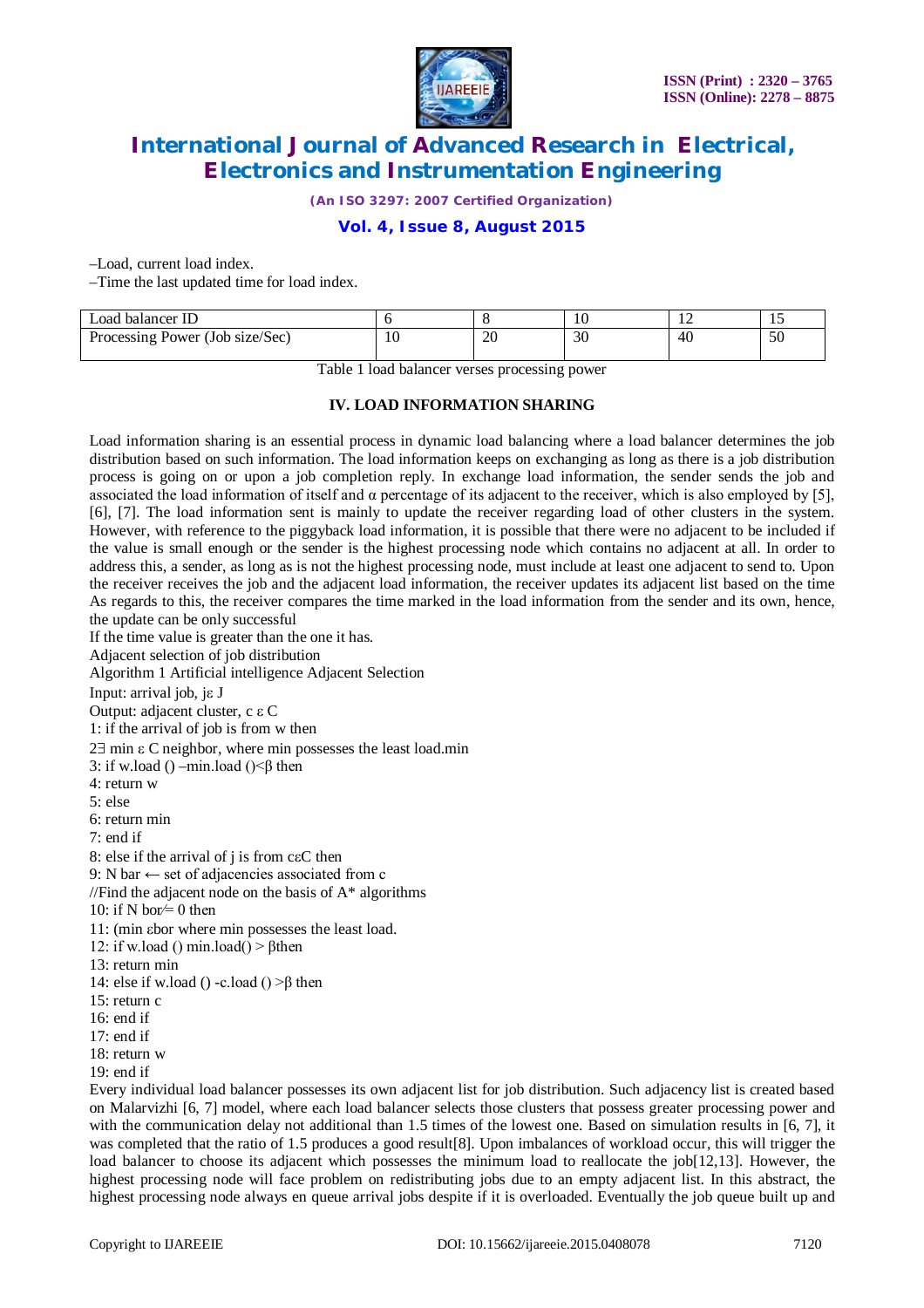

*(An ISO 3297: 2007 Certified Organization)*

#### **Vol. 4, Issue 8, August 2015**

forces each of the jobs in the queue to wait for the preceding job to be completed. In order to address this matter, load balancer with an empty adjacent list be supposed to make use of the arrival load information sent by the sender to reselect an adjacent for job processing. Algorithm 1 outlined the method we used to select an adjacent upon job arrival, namely Artificial intelligence Adjacent Selection Algorithm (AIAS).

#### **1. Implementation and simulation setup**

We conducted the simulations under various workloads using a disconnected event network simulator. In order to demonstrate the issue of workload imbalance in distributed clustered system OMNET++ [8]. Hence, only the inter cluster load balancer was simulated instead of simulating the computing nodes in a cluster. This simulation was intended to simulate the inter-cluster load balancing. The reproduction model mainly comprises of 10 overlays distributed load balancer with a network diameter of 6. Table I depicts the stipulation of load balancer where the slighter the load balancer's ID, the smaller the processing power (the processing power is calculated in conditions of job size per second) and. In our simulation, the network topology consists of 3 spinal column routers of the network, which were connected using 10Gbps fiber line to 1ms wait and the rest of the connections were using 1Mbps digital subscriber line (DSL) with 20ms wait[8,9,10].

The jobs, generate by a job computing machine enthusiastic on the cluster are at every 2 seconds. A job generator reads the job from a file which contains 10,000 jobs where each job is illustrated by its size ranging from 20 to 99. We also introduced pour jobs, Apart from generating jobs one by one which is an amount of jobs pouring into a cluster at a single rate of time in order to simulate the heavy workload. The simulation ends after all jobs are completed.

There are 4 different scenarios to simulate the heavy workload in different kinds of load balancer shown in Table 2. Scenario 1

| S.NO | <b>LOAD BLANCER ids</b> | Know of job |
|------|-------------------------|-------------|
|      |                         | 300         |
|      | 13.14                   | 300         |
|      | 5.13.14                 | 300         |

Table 2: load balancer verses no of jobs

Load balancer's Id on Which Pour Jobs Occur and the Amount of Jobs Poured per Load balancer. Is where all load balancer receives jobs at a constant rate of time, non pour jobs happen in this scenario? In scenario 2, is where the poor jobs occur in a single low processing capability load balanced at an amount of 300 jobs [5,6,8]. For performance evaluation, we deliberate and record the response time for all single job. The timer for the response time start instantly after a job generated at a cluster and stops after the job completion at the same cluster. The time for waiting time start together with the response time, but stops after a job being executed. In this paper, the performance of this proposed method, AIAS, is evaluated using the simulation setup described and compared with the method proposed by Malarvizhi . The processing power of each cluster is shown in Table I. In measuring load balancing, the difference of each job response time has to be small. The more assortments the response time of a job is the bigger difference. With regard to this, standard deviation is used. The overall average response time of 10,000 jobs for the AIAS method in scenario 1 are 36.70s and 36.94s respectively[2,3].

Generally less than 1s and with our AIAS method fashioned roughly 12% higher than ABLA method, however, this difference is insignificant. From our simulation result, we can conclude that in the normal situation the AIAS method works just the standard deviation for in cooperation methods are relatively small, generally less than 1s and with our NSA method produced approximately 12% higher than ABLA method, however, this difference is trivial. From our simulation result, we can conclude that in the normal situation the AIAS method works just as fine as the ABLA method [7].

| Parameters                    | Values |
|-------------------------------|--------|
| Total number of load balancer | 10000  |
| Job size                      | 20-99  |
| Job arrival rate (Sec),       |        |
| Load tolerance level          |        |
| Percentage of adjacent        | 20%    |

Table 3 workload in different kinds of load balancer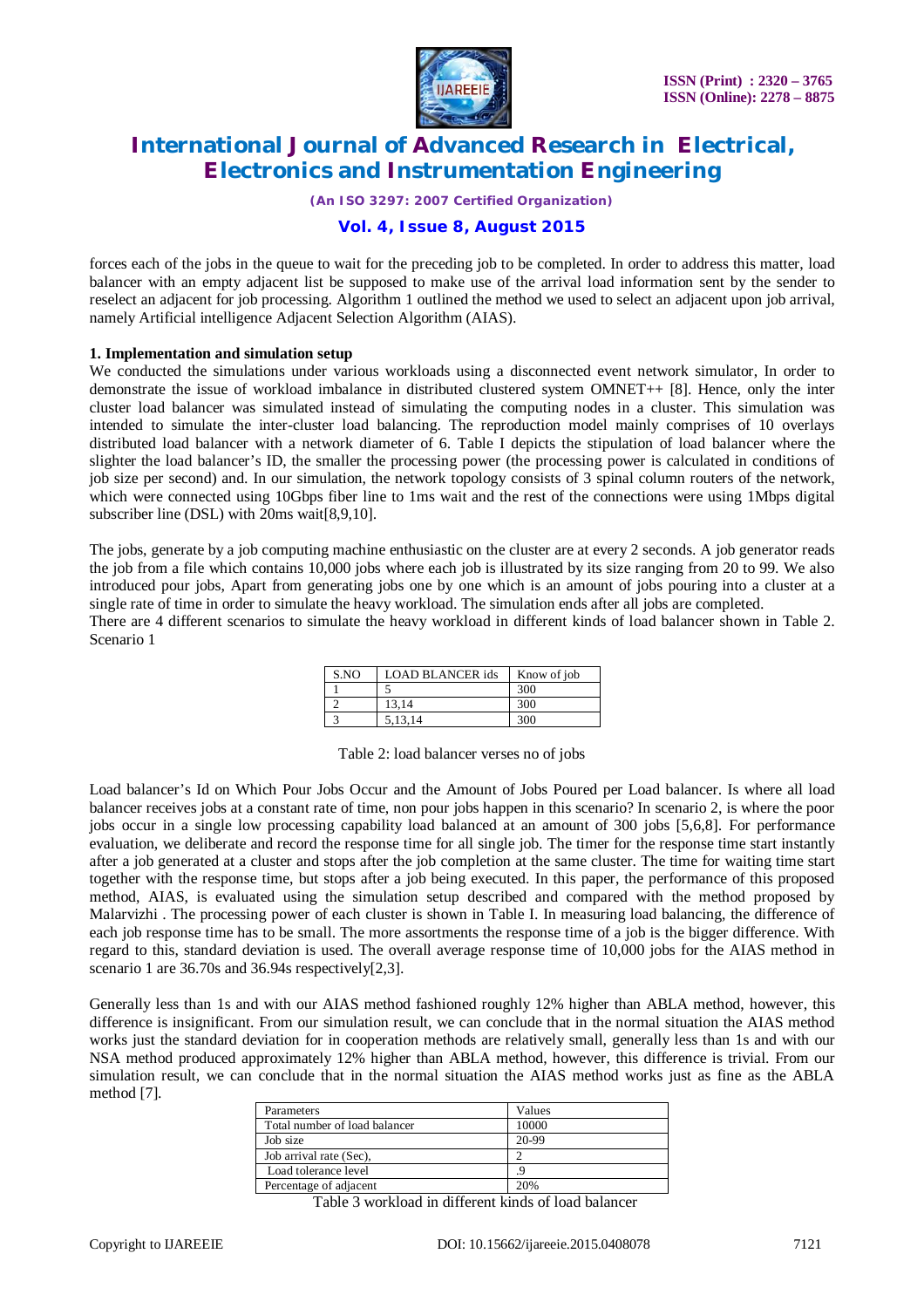

*(An ISO 3297: 2007 Certified Organization)*

#### **Vol. 4, Issue 8, August 2015**

In scenario 2, pour jobs at an amount of 300 was introduced at a single rate of time in the weakest cluster which is load balancer 5. Upon such event occur in using ABLA method; load balancer 5 selects the adjacent which has the negligible load to transfer the job, load balancer 10 for an instant. Upon load balancer 10 receives the job; it will moreover recognize the job if it is not heavily loaded, or else it will repeat the same thing as what load balancer 5 did [8]. Eventually, the job reaches either load balancer 13 or 14 which possess the highest processing capability in the distributed system. This load balancer cannot additional transfer the job to other adjacent due to an empty adjacent list, hence; they would have to en queue the job[1,4,6], which eventually increase the size of the queue. With reference to this, The AIAS method, on the other hand, works slightly differently on management arrival job[11,12]. While job arrives on load balancer 14, at the same time it also receives the load information of the sender and its adjacent. We search

all the information to search for suitable adjacent which can process the job. Therefore, in circumstances 2, then by and large average response time for the AIAS method and ABLA method are 147.04s and 153.38s as a result [9,12]. And, the AIAS method has a standard deviation of 4.92s which is just about 67% less than ABLA method.

**2. Effect of system heterogeneity:** We carry out a series of simulations with the algorithms described above for three different heterogeneous systems, under a different system utilization parameter. We first considered only situations where the fastest Virtual organizations have up to 10 times higher relative processing power than the slowest Virtual organization, because this is true of most of the current heterogeneous distributed systems [8,9]. We present a highly heterogeneous system configuration with four different processing powers. We varied the system loading by varying the mean inter arrival time (initiation time) of the jobs,  $1/\lambda$ . We can conclude that ABLA behaves poorly in a highly heterogeneous system[5,8,9]. IA gives the minimum average response time across all values of load. At light or medium system loading (10–60%), AIAS performs significantly better than ABLA [13]. For example, at system, loading of 50%, the average response time using AIAS is 36.92% less than ABLA and the difference reaches the highest point.

| processing<br>Average  |      |      |      |      |      |      |      |      | 10   | 10   |
|------------------------|------|------|------|------|------|------|------|------|------|------|
| Power                  |      |      |      |      |      |      |      |      |      |      |
| Total job completed by | .15  | .15  | .15  | .14  | .14  | .14  | .38  | .38  | .29  | .29  |
| <b>AIAS</b>            |      |      |      |      |      |      |      |      |      |      |
| Total job completed by |      |      |      |      |      |      |      |      |      |      |
| <b>ALBA</b>            |      |      |      |      |      |      |      |      |      |      |
|                        |      |      |      |      |      |      |      |      |      |      |
|                        | 0.12 | 0.12 | 0.12 | 0.17 | 0.17 | 0.17 | 0.39 | 0.39 | 0.33 | 0.33 |

Table 4 Processing Power among AIAS and ALBA

When the system loading becomes high, the difference between the average response time of ABLA and AIAS decreases. At high system load of 90%, AIAS yields the average response time, which is 17.14% less than ABLA. The AIAS has an average improvement factor of 29.68% over ABLA. Analysis of the results revealed the following reasons for the relative performance of each algorithm in terms of the average response time when the system loading is light or moderate for AIAS, AIAS plays a crucial role and LAP makes little influence on the average response time of the jobs [7,11]. ABLA transfers a job to an idle adjacent Virtual organization, which can be much slower in a highly heterogeneous system than a closer non adjacent Virtual organization that has simply a small amount of jobs in the queue (or that is now processing a work and has an empty queue).

5. Conclusion: In this paper, we draw round an algorithm for job distribution by choosing a neighbour upon a job arrival into a cluster. We build simulation for 10 distributed clusters with dissimilar processing capability. We simulated 10,000 jobs below different situation to simulate the overloading in clusters. The results show that our proposed method able for job processing upon load imbalance occurred and reduce the standard deviation of response time as a quantity of load balancing improved the neighbour selection. However, this algorithm still experiencing some jobs cannot be transferred due to no prior knowledge of neighbours were in a few situations. For our future works, we plan to work on these issues as well as varying the jobs arrival time